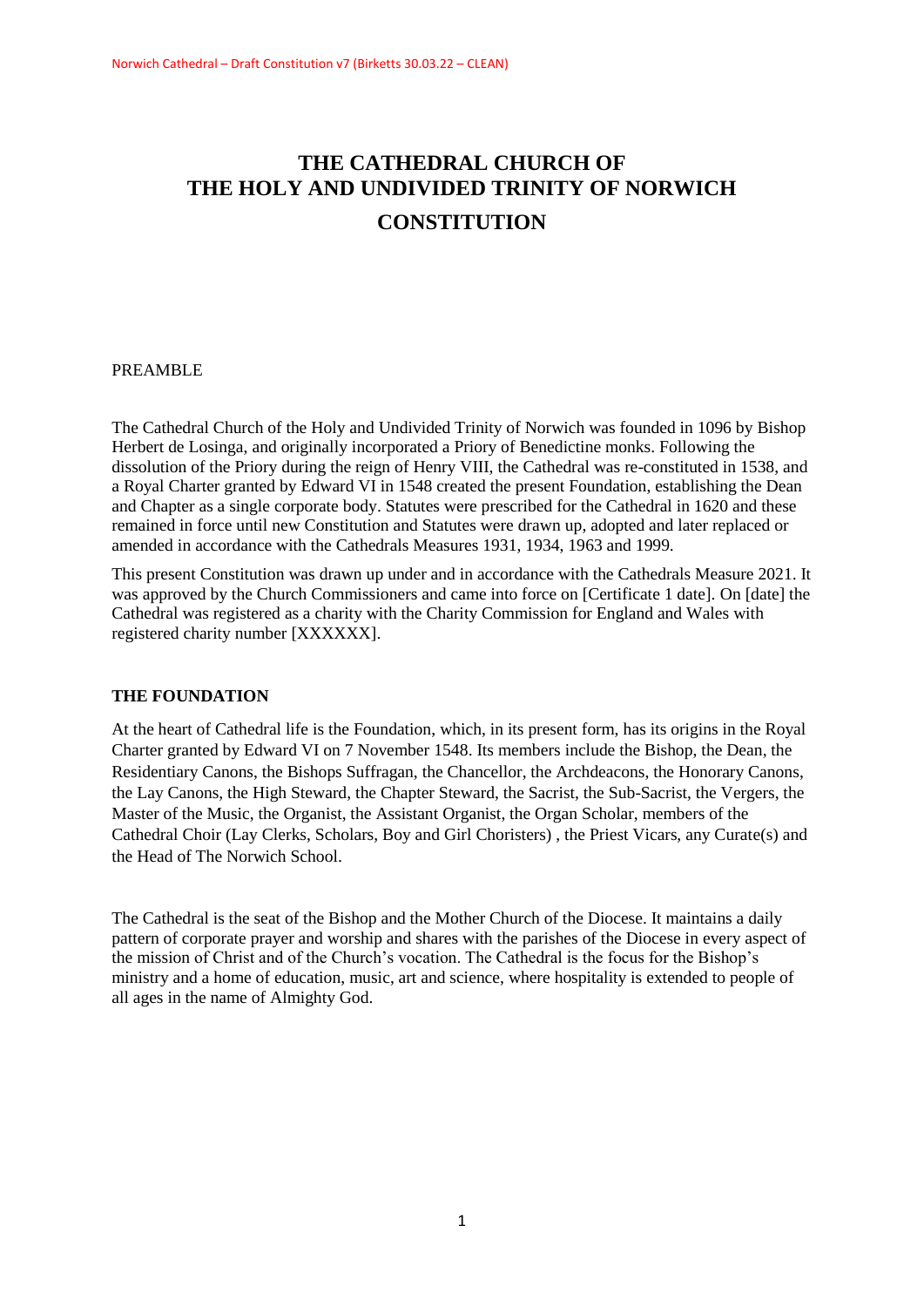### *Introductory*

#### **Cathedral's ecclesiastical purpose**

- 1. A person or body on whom a function is conferred by or under the Cathedrals Measure 2021 (referred to in this Constitution as "the Measure") must, in exercising that function, have due regard to:
	- (a) the fact that the Cathedral is the seat of the Bishop and a centre of worship and mission, and
	- (b) the importance of the Cathedral's role in providing a focus for the life and work of the Church of England in the Diocese.

### *The Chapter*

### **Establishment and governance**

- 2. (1) There continues to be a body called the Chapter.
	- (2) The body corporate established by virtue of section  $9(1)(a)$  of the Cathedrals Measure 1999 continues to exist and consists only of the Chapter.
	- (3) The members of the Chapter (see Article 4 below) have the general control and management of the administration of the Cathedral and, accordingly, are the charity trustees of the Chapter for the purposes of the Charities Act 2011 following the commencement of the charity provisions under section 53(6) of the Measure in relation to the Cathedral.

### **Objects**

- 3. (1) The objects of the Chapter are:
	- (a) to advance the Christian religion in accordance with the faith and practice of the Church of England, in particular by furthering the mission of the Church of England;
	- (b) to care for and conserve the fabric and structure of the Cathedral Church building;
	- (c) to advance any other charitable purposes which are ancillary to the furtherance of the purpose referred to in sub-paragraph (a) or (b).
	- (2) In paragraph (1):
		- (a) "the mission of the Church of England" means the whole mission of the Church of England, pastoral, evangelistic, social and ecumenical;
		- (b) "Cathedral Church building" means the buildings within the ecclesiastical exemption for the Cathedral;
		- (c) "charitable purposes" means purposes within section 2(1) of the Charities Act 2011.
	- (3) In furthering the objects set out in paragraph (1), the Chapter must act for the public benefit within the meaning of section 4(3) of the Charities Act 2011.

#### **Membership: general**

- 4. (1) The members of the Chapter are:
	- (a) the Dean;
	- (b) the Residentiary Canons, and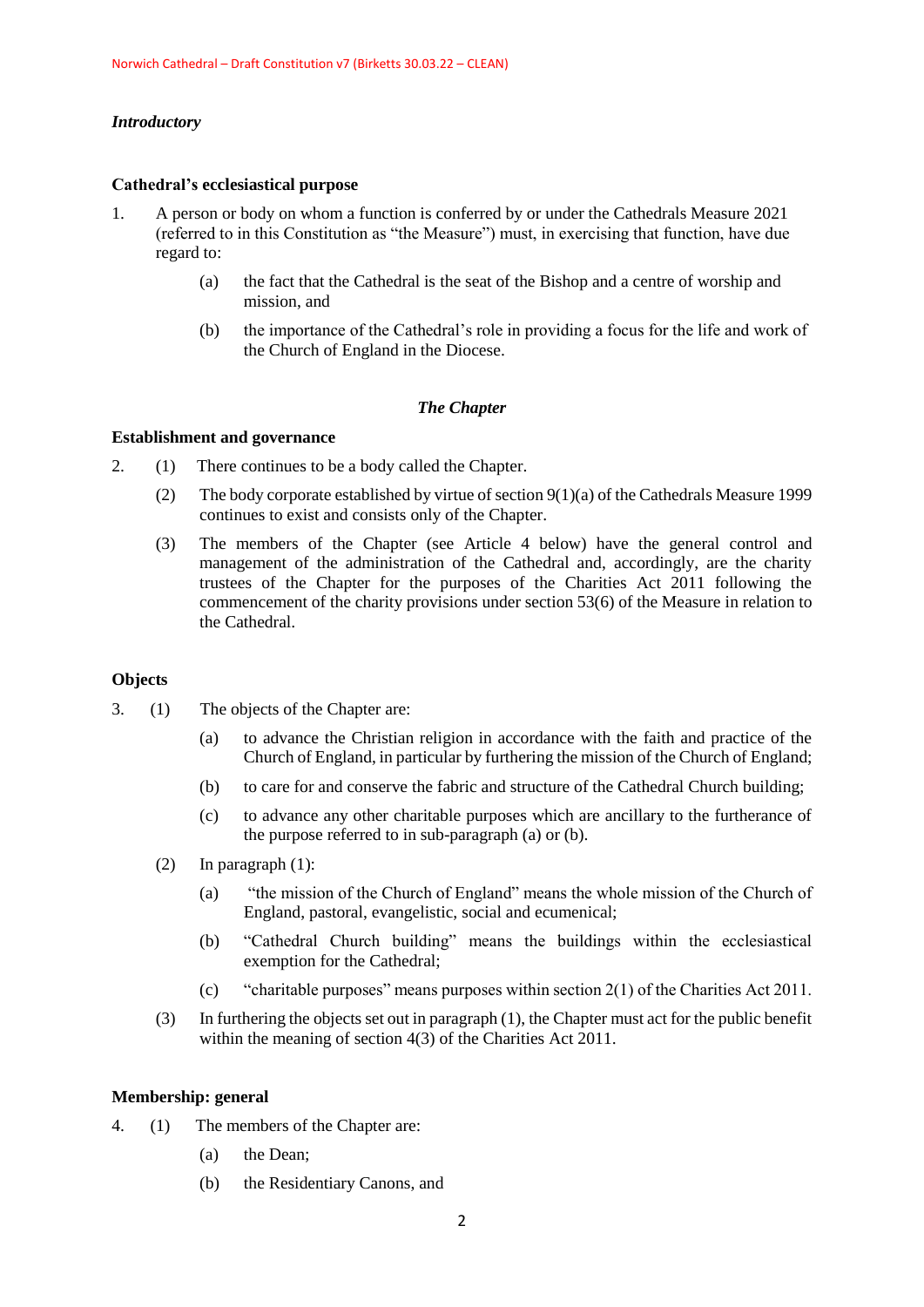- (c) the other persons are appointed in accordance with this Constitution
- (2) The executive members of the Chapter are:
	- (a) the Dean; and
	- (b) each Residentiary Canon who carries out cathedral duties (see further paragraph 1(3) of Schedule 1 to the Measure).
- (3) The other members of the Chapter are the non-executive members.
- (4) The Chapter must have more non-executive members than executive members.
- (5) At least two-thirds of the non-executive members must be lay persons.
- (6) The Chapter must have at least eight members but no more than twelve or such larger number as is necessary to comply with paragraph (4).

### **Membership: non-executives**

- 5. (1) The Bishop, after consulting the Chapter, must appoint one of the non-executive members who is not a Residentiary Canon.
	- (2) The non-executive member appointed under paragraph (1) is, by virtue of that appointment, the senior non-executive member of the Chapter.
	- (3) The members of the Chapter must appoint the other non-executive members who are not Residentiary Canons; but each appointment under this paragraph requires the prior approval of the Bishop and should be made in consultation with the Nominations Committee.
	- (4) A non-executive member of the Chapter may not be appointed for a term exceeding 3 years; but, subject to paragraph (5), a non-executive member may be reappointed.
	- (5) A non-executive member of the Chapter who has served 2 consecutive terms of office is not eligible to be appointed as a non-executive Chapter member again until at least 2 years have passed since he or she last ceased to hold office as a non-executive member of the Chapter.

# **Membership: eligibility**

- 6. (1) A person aged under 16 is not eligible to be a member of the Chapter.
	- (2) A chief officer is not eligible to be a member of the Chapter.
	- (3) A person who is disqualified as referred to in section 36 of the Measure (safeguarding) or in paragraph 2(1) of Schedule 1 to the Measure (charity trustee) is not eligible to be a member of the Chapter.
	- (4) A person is eligible to be a non-executive member only if the person is
		- (a) an actual communicant (within the meaning given in Rule 83(2) of the Church Representation Rules), or
		- (b) a communicant member of a Church which is not in communion with the Church of England but subscribes to the doctrine of the Holy Trinity.
	- (5) A majority of the non-executive members must come within paragraph  $(4)(a)$ .
	- (6) At least one non-executive member must have recent and relevant financial experience.

### **Resignation of non-executive Chapter members**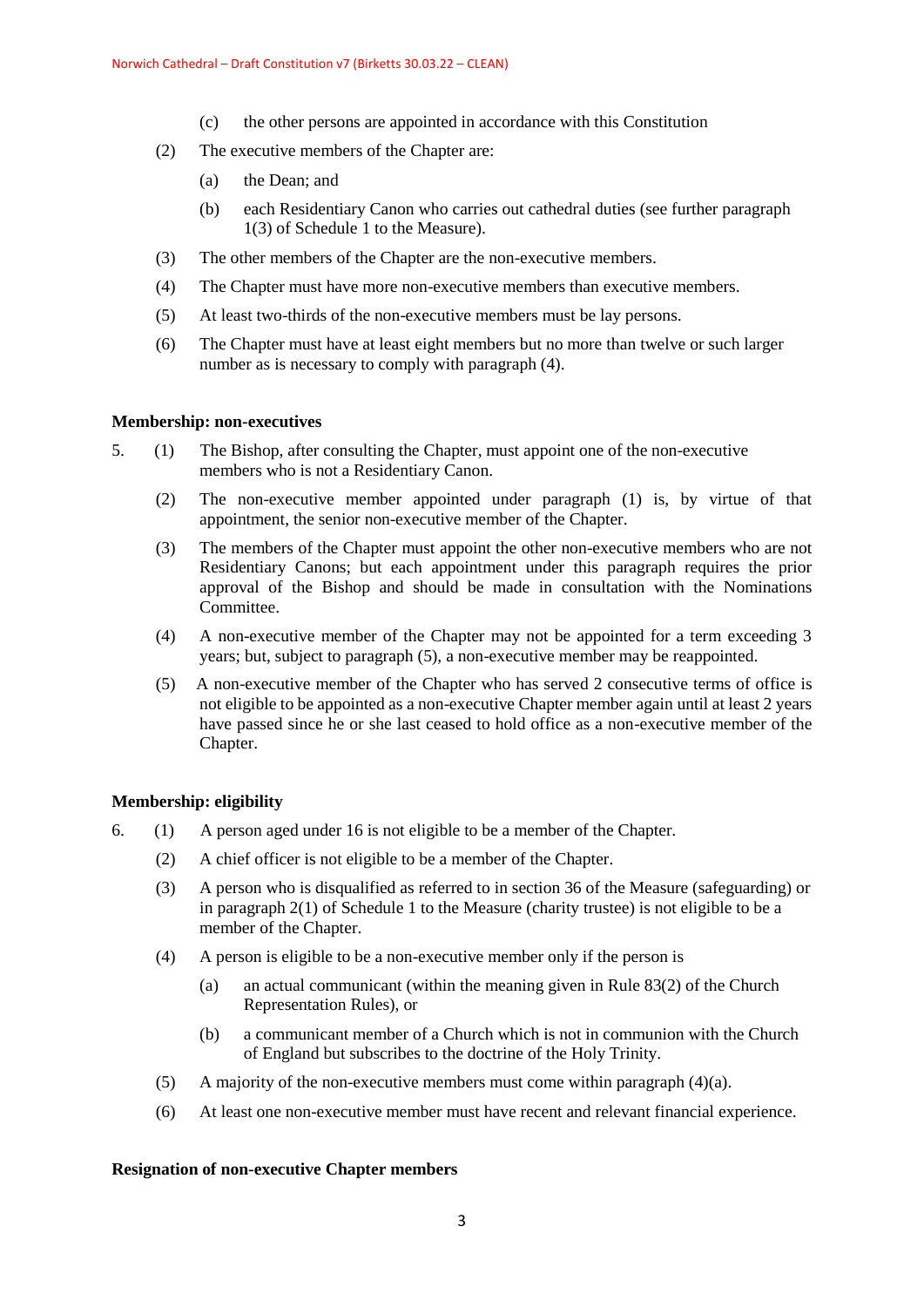- 7. (1) A non-executive member of the Chapter (other than the one appointed by the Bishop or a Residentiary Canon who is appointed by the Crown) may resign the office by giving notice in writing to the Dean.
	- (2) The non-executive member of the Chapter appointed by the Bishop may resign the office by giving notice in writing to the Bishop and the Dean.
	- (3) A non-executive member of the Chapter who is a residentiary canon appointed by the Crown may resign the office by giving notice in writing to the Crown, the Dean and the chief officers.
	- (4) A resignation under this Article takes effect:
		- (a) on the date specified in the notice, or
		- (b) if no date is specified in the notice, five working days after the day on which the notice is sent (or, if it is sent to different persons on different days, the later or latest of those days).
	- (5) Subject to that, the terms on which a non-executive member holds and vacates office are those set out in the member's appointment for the purposes of paragraph 3 of Schedule 1 to the Measure.

#### **Chapter member benefits and conflicts of interest**

- 8. (1) A member of the Chapter is permitted to receive only those emoluments and expenses which are permitted by paragraph 4 of Schedule 1 to the Measure.
	- (2) The Chapter must adopt (and may from time to time revise) a policy for managing conflicts of interest; the policy must include guidance for, and must set out the procedures to be followed by, every member of the Chapter, every member of a committee, sub-committee or advisory body, and every employee of the Chapter.
	- (3) A member of the Chapter must declare any interest (direct or indirect)—
		- (a) which the member may have in a proposed transaction or arrangement with the Chapter, or
		- (b) which the member may have in a transaction or arrangement with the Chapter but which the member has not already declared.
	- (4) If a conflict arises for a member of the Chapter out of an interest of the kind referred to in paragraph (3) or because the member owes a duty of loyalty to another person, body or organisation, the other members of the Chapter may authorise the conflict if they agree that doing so is in the best interests of the Chapter.
	- (5) Where a conflict is authorised under paragraph (4), the member in question is not entitled to attend, and does not count as part of the quorum or vote at any part of, a meeting at which there is discussion about the conflict or the proposed or actual transaction or arrangement giving rise to it.

### **Functions**

- 9. (1) The Chapter must direct and oversee the administration of the affairs of the Cathedral; and in performing that duty, the Chapter must in particular:
	- (a) order the worship of the Cathedral and promote its mission;
	- (b) formulate, after consulting the Bishop, proposals relating to the general direction and mission of the Cathedral;
	- (c) prepare an annual budget for the Chapter;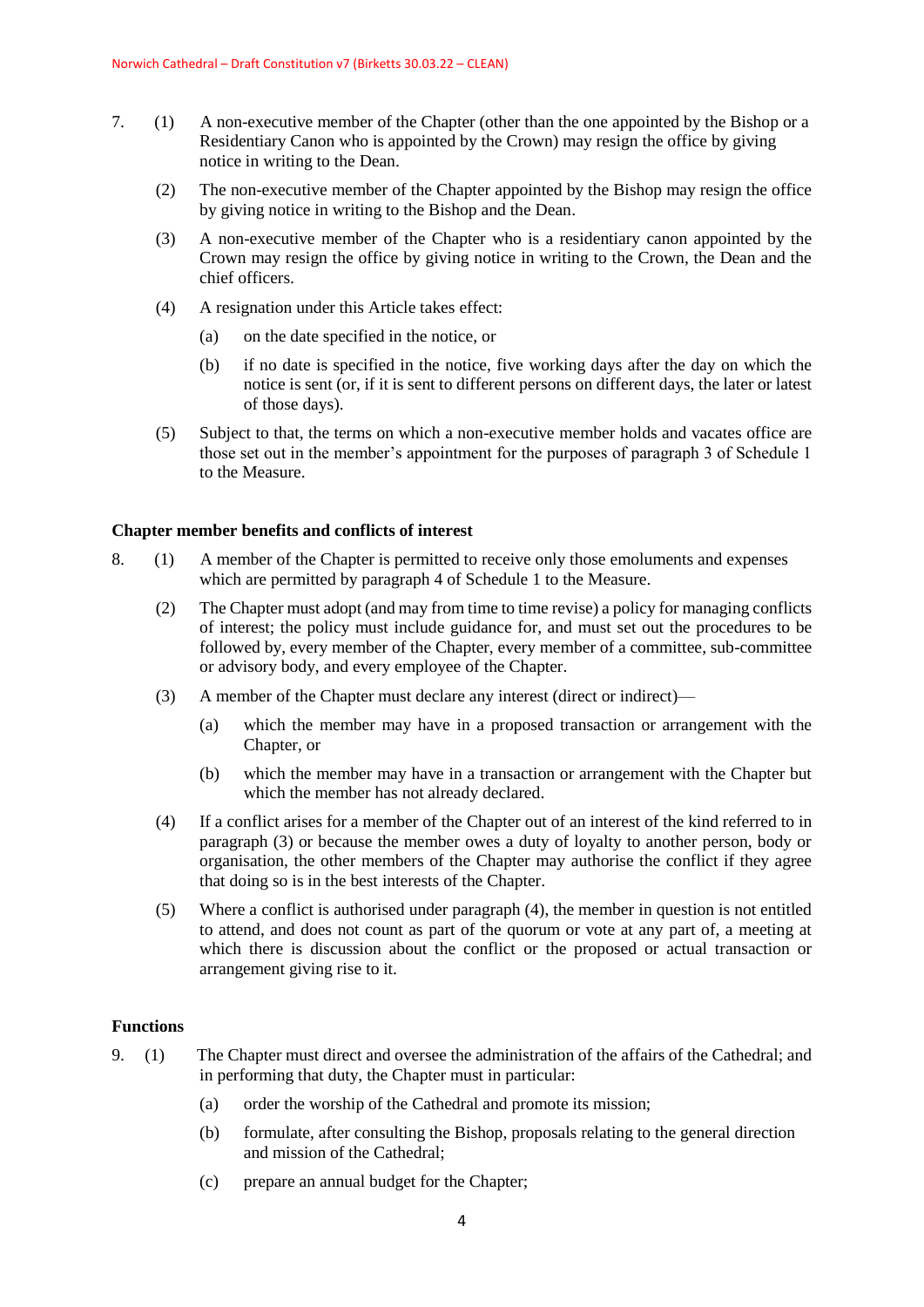- (d) prepare an annual report for the Chapter and annual accounts for audit and subsequent approval;
- (e) keep under review this Constitution and the Statutes;
- (f) manage the property which is vested in the Chapter and the income accruing from it and, in particular, ensure that any necessary repairs and maintenance in respect of the Cathedral and its contents and other buildings and monuments are carried out; and
- (g) hold the Common Seal of the Cathedral and affix it when required.
- (2) The Chapter must, within ten months of the end of its financial year, send a copy of its accounts and annual report to the Church Commissioners, the Bishop and the Charity Commission.
- (3) The Chapter has the powers relating to investment and other uses of money which are set out in section 24 of the Measure.
- (4) The Chapter is not permitted to use the power conferred by section 292B of the Charities Act 2011 (social investment power).

#### **Statutes**

- 10. (1) The Statutes of the Chapter provide for the good government of the Cathedral.
	- (2) The provisions in the Statutes must be consistent with the Measure and with this Constitution.

#### **Safeguarding**

- 11. (1) The Bishop has power under section 37 of the Measure to suspend a member of the Chapter on grounds relating to the safeguarding of children and vulnerable adults.
	- (2) A person who is suspended under section 37 of the Measure has a right of appeal under section 38 of the Measure against the suspension.
	- (3) (a) The Chapter is required by section 5 of the Safeguarding and Clergy Discipline Measure 2016 to have due regard to guidance issued by the House of Bishops on matters relating to the safeguarding of children and vulnerable adults.
		- (b) The Chapter is required by section 5A of the Safeguarding and Clergy Discipline Measure 2016 to comply with requirements imposed on it by the code of practice issued by the House of Bishops on safeguarding children and vulnerable adults.
	- (4) The Chapter shall establish a Safeguarding Committee pursuant to section 17 of the Measure, which may include persons who are not members of the Chapter. The Chapter may provide terms of reference for the Safeguarding Committee setting out matters relating to the composition, functions and proceedings of the Safeguarding Committee in accordance with the Statutes.
	- (5) The Dean has the responsibilities referred to in Article  $18(2)(f)$  below in relation to the safeguarding of children and vulnerable adults.

#### **Chapter meetings**

- 12. (1) Meetings of the Chapter are to be chaired by—
	- (a) the Dean, or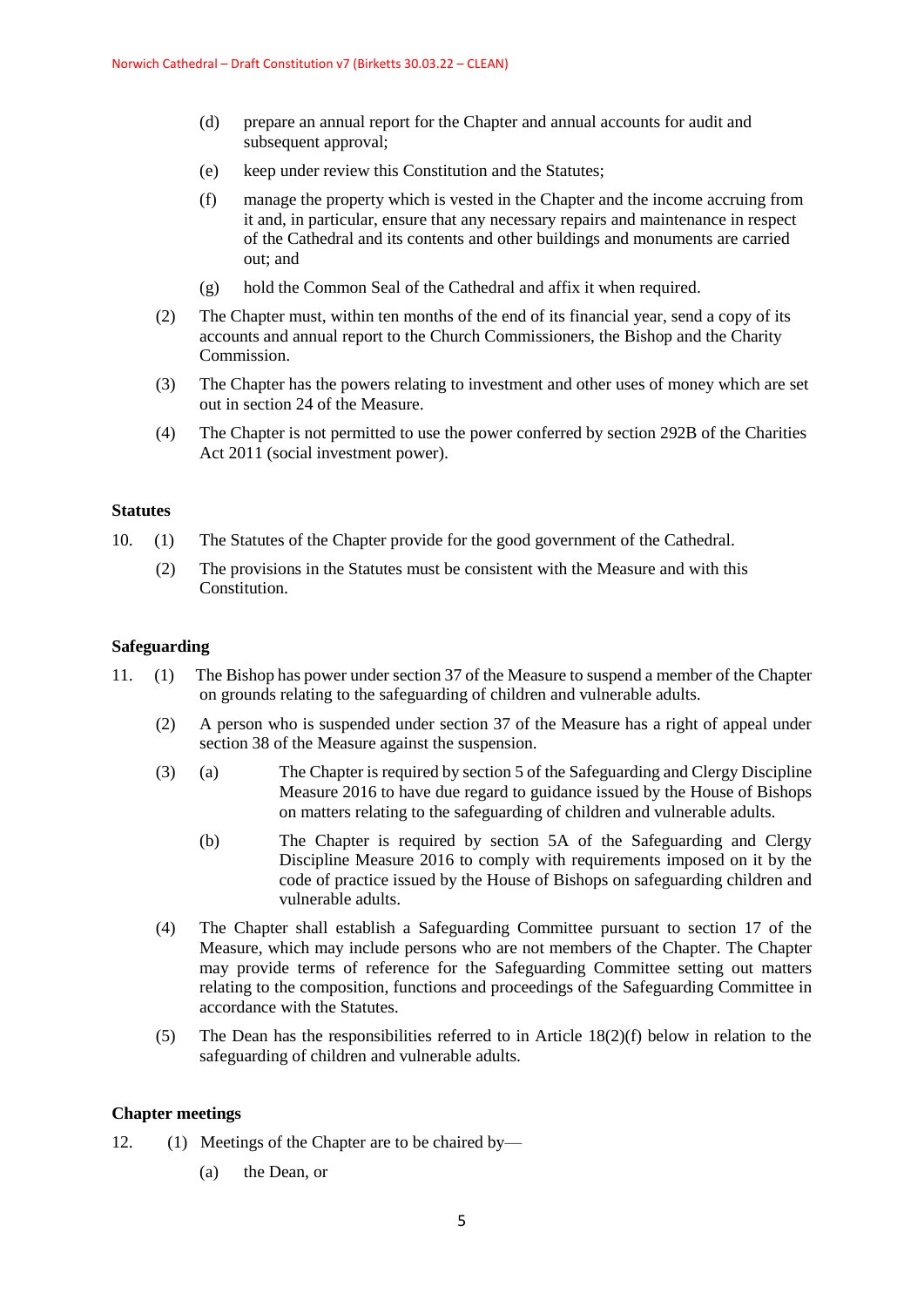- (b) if the Dean is absent, the senior non-executive member, or
- (c) if the Dean and the senior non-executive member are absent, a non-executive member who has been chosen by the members of the Chapter.
- (2) But the senior non-executive member is not entitled to chair a meeting of the Chapter if a person appointed as interim dean is carrying out functions of the Dean (unless that person is himself or herself absent).
- (3) The Chapter must hold at least six meetings in each financial year to enable the efficient transaction of its business.
- (4) The Dean, the senior non-executive member or at least two thirds of other members of the Chapter may at any time call a meeting of the Chapter by giving written notice of the meeting to each member of the Chapter and to the Chapter Steward.
- (5) Notice under paragraph (4) must be given at least seven days before the day on which the meeting is due to be held unless:
	- (a) each member of the Chapter agrees to waive that requirement for the meeting concerned, or
	- (b) urgent circumstances justify a shorter period of notice.
- (6) Where a member of the Chapter participates in a meeting of the Chapter by means of a conference call or other facility which enables everyone taking part in the meeting to hear each other, the participation by that member in that way is to be treated as being present at the meeting; and the member is accordingly to be counted for the purpose of working out whether there is a quorum and is entitled to vote at the meeting.
- (7) Where there is a meeting of the Chapter at which one or more members are present in the way described in paragraph (6), the meeting is to be documented as being held:
	- (a) at the place at which there is the largest number of members present (including in the way described in paragraph (6)) or,
	- (b) if there is no one place which meets that description, at the place at which the chair of the meeting is present.
- (8) The quorum of the Chapter is five members and must include at least one executive member and at least one non-executive member.
- (9) A decision at any meeting is to be taken by a majority vote of members present at the meeting (including in the way described in paragraph (6)).
- (10) If there is a tied vote at a meeting of the Chapter being chaired by the Dean, the Dean has a second, casting vote.
- (11) The Chapter Steward must attend each meeting of the Chapter unless the Chapter considers that there are circumstances which justify excluding or excusing the Chapter Steward from the whole or part of the meeting; and Chapter Steward, when attending the whole or part of a meeting of the Chapter, may speak but may not vote.

### **Decisions without a meeting**

- 13. (1) A resolution in writing signed by a majority of the members of the Chapter is as valid and effective as if it had been passed at a meeting of the Chapter duly convened and held.
	- (2) A member of the Chapter may signify agreement to a proposed written resolution:
		- (a) by signing a hard copy,
		- (b) by email sent from the email address which the member usually uses in connection with the affairs of the Chapter, or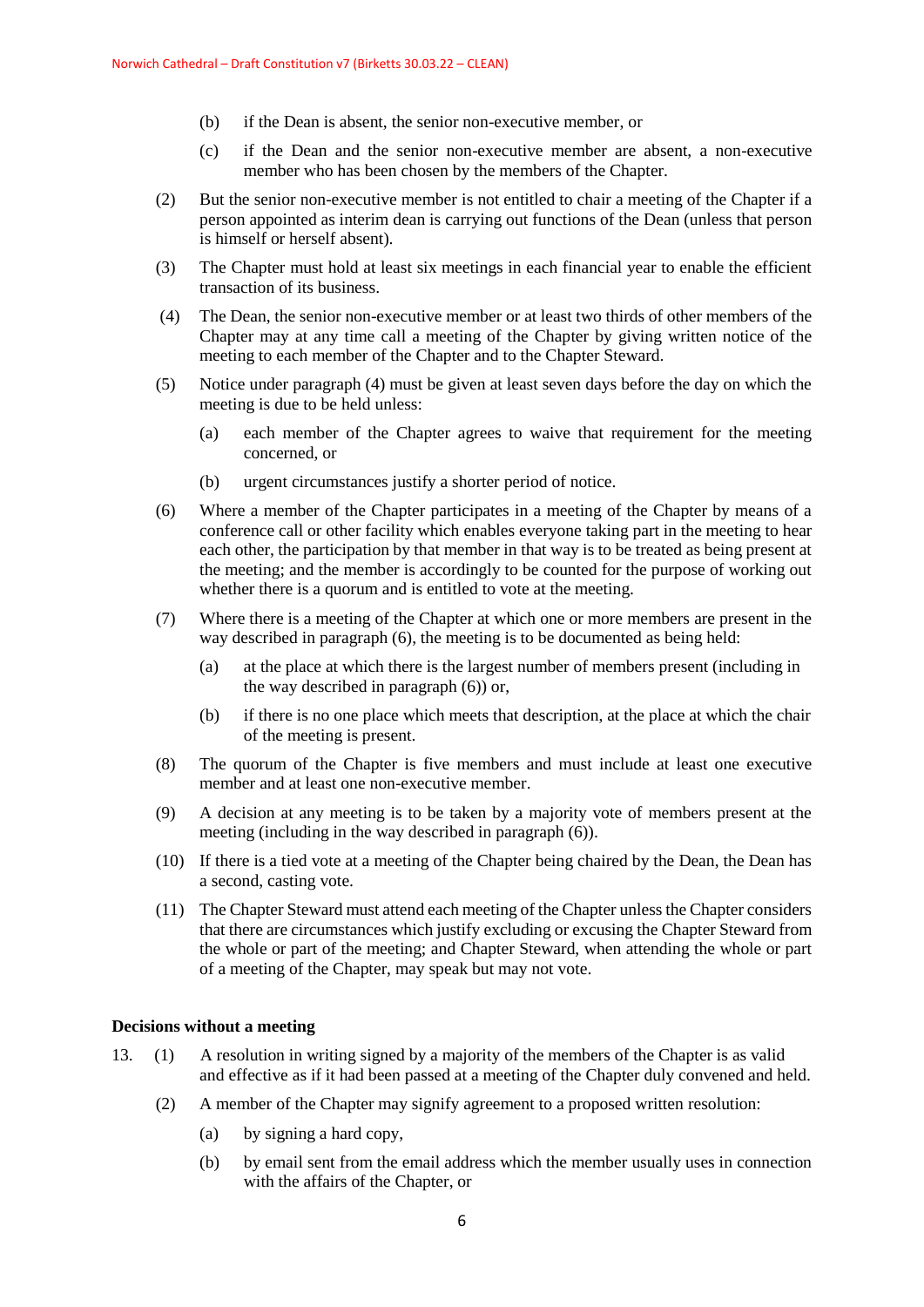- (c) if the Chapter has approved the use of some other electronic means for this purpose, by that electronic means.
- (3) The Chapter is to be treated as taking a majority decision on a matter if a majority of the members indicate to each other by electronic means that they share a common view on the matter.
- (4) A decision taken in the way described in paragraph (3) must be duly reported and minuted at the next meeting of the Chapter.
- (5) A decision taken in the way described in paragraph (3) may (but need not) take the form of a written resolution passed in accordance with paragraph (1).

### **Special Chapter meeting with Bishop**

- 14. (1) The Chapter must each year hold a special meeting at which—
	- (a) it must consult the Bishop on the general direction and mission of the Cathedral, and
	- (b) the Bishop may seek the advice of the Chapter on any particular matter.
	- (2) Before deciding who to invite to a special meeting under paragraph (1) (apart from the members of the Chapter and the Bishop), the Chapter must consult the Bishop.

### **The Seal**

- 15. (1) The Chapter's seal (referred to as the "Common Seal") shall be in custody of the Chapter. Any application of the Common Seal must be approved by a majority decision made in accordance with Articles 12 and 13, and authenticated by any two members of the Chapter or one member of the Chapter and a chief officer. A memorandum of each Common Seal so affixed shall be recorded in the seal-book by the Chapter Steward.
	- (2) A document purporting to be duly executed under the Chapter's seal is to be received in evidence and, unless the contrary is proved, taken to be so executed.

# *Office holders*

### **The Bishop**

- 16. (1) The Bishop continues to have the principal seat and dignity in the Cathedral.
	- (2) The Bishop may, after consulting the Chapter and subject to provision in the Statutes, officiate in the Cathedral and use it in his or her work of teaching and mission, for ordinations and synods and for other diocesan occasions and purposes.
	- (3) The Bishop may seek the advice of the Chapter on any matter.
	- (4) The Bishop may commission a review of any aspects of the Cathedral's financial affairs, governance, management, operations or mission which the Bishop considers necessary or appropriate.

### **The Visitor**

- 17. (1) The Bishop continues to be Visitor of the Cathedral and, accordingly, continues to have the jurisdiction as Visitor that is inherent to the office of Bishop.
	- (2) The Bishop as Visitor must determine any question which arises on the construction of this Constitution or the Statutes.
	- (3) The Bishop may hold a visitation of the Cathedral: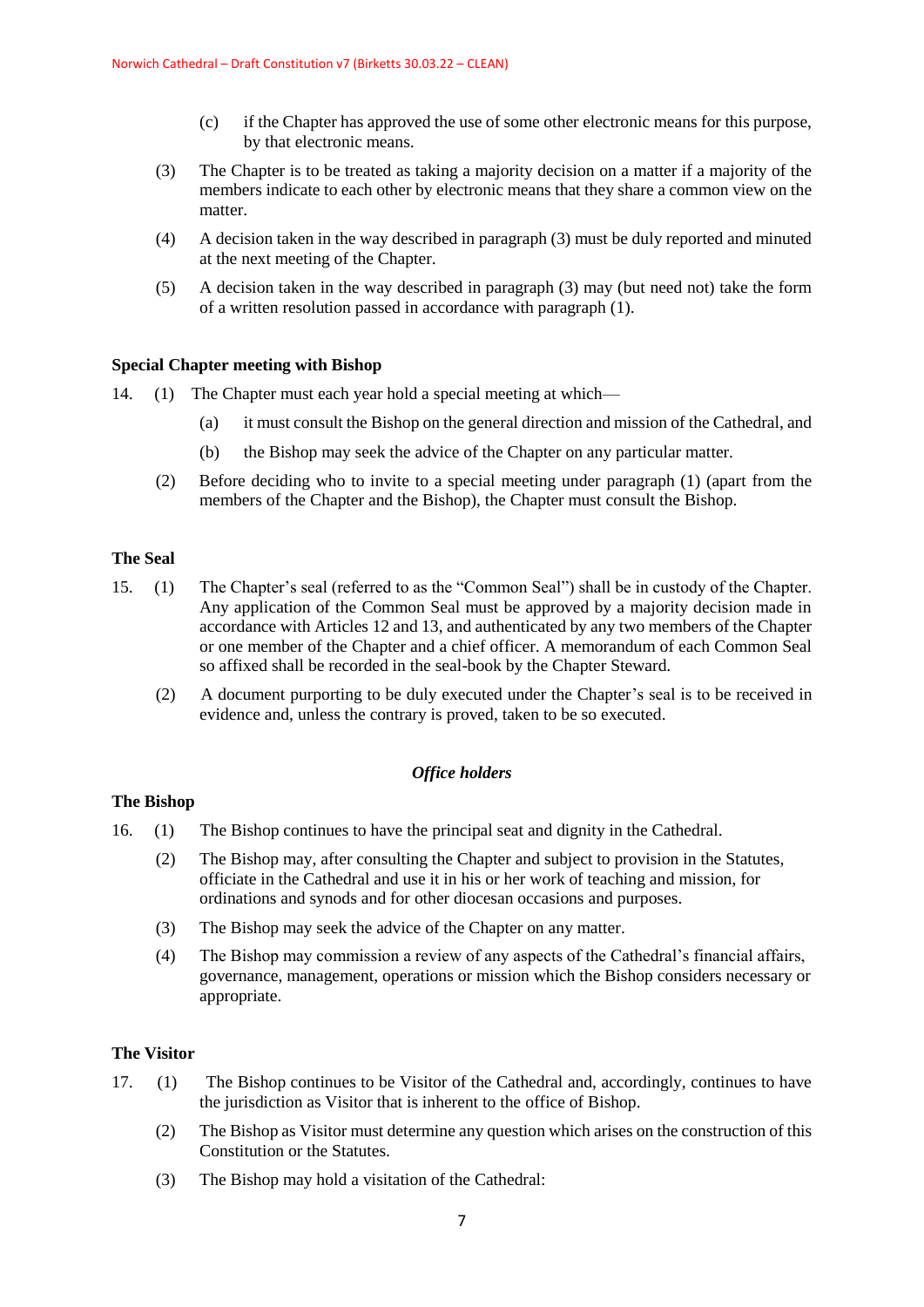- (a) when the Bishop considers it necessary or desirable to do so, or
- (b) when requested to do so by the Chapter.
- (4) In the course of a visitation, the Bishop may give such directions to the Chapter, the holder of an office in the Cathedral or a person employed by the Chapter or engaged to provide services in connection with the Cathedral as will, in the opinion of the Bishop, better serve the due observance of this Constitution and the Statutes.
- (5) The Bishop as Visitor must determine any question which arises on the nature of the cathedral duties that are carried out by any particular Residentiary Canon.
- (6) The Bishop has the duty under section 10(6) of the Measure to have due regard, in the exercise of functions as Visitor, to any guidance issued by the Church Commissioners in relation to the Visitor's functions.

#### **The Dean**

- 18. (1) The Dean is appointed by Her Majesty.
	- (2) The Dean, as the principal dignitary of the Cathedral next after the Bishop, must on behalf of the Chapter govern and direct the life and work of the Cathedral; and in performing that duty, the Dean must in particular:
		- (a) ensure that Divine Service is duly performed in the Cathedral;
		- (b) ensure that this Constitution and the Statutes are faithfully observed;
		- (c) oversee the work undertaken by the clergy and staff of the Cathedral in relation to the Cathedral;
		- (d) maintain good order and proper reverence in the Cathedral;
		- (e) secure the pastoral care of all members of the Cathedral community;
		- (f) provide leadership on matters relating to the safeguarding of any children or vulnerable adults who work, volunteer or worship in the Cathedral or who visit the Cathedral;
		- (g) take all decisions necessary for dealing with an emergency affecting the Cathedral, pending consideration of the matter by the Chapter.
	- (3) None of the following may be done without the consent of the Dean:
		- (a) altering the ordering of services in the Cathedral;
		- (b) settling the Chapter's budget;
		- (c) implementing a decision taken by the Chapter in the Dean's absence.
	- (4) In the case of a decision taken by the Chapter on a matter other than the matters mentioned in paragraph  $(3)(a)$  and  $(b)$ , the Dean is to be taken as having given consent for the purposes of paragraph (3)(c) after the expiry of one month beginning with the day after that on which the decision was taken.
	- (5) But paragraph (4) does not apply if, during the one-month period referred to in that paragraph, the Dean asks the Chapter to reconsider the decision at its next meeting; and the decision is to be taken by a majority vote of those present and voting at the meeting.
	- (6) The Dean is, in respect of functions relating to the Cathedral, accountable to the Chapter in accordance with arrangements made by the Chapter.

#### **Interim Dean**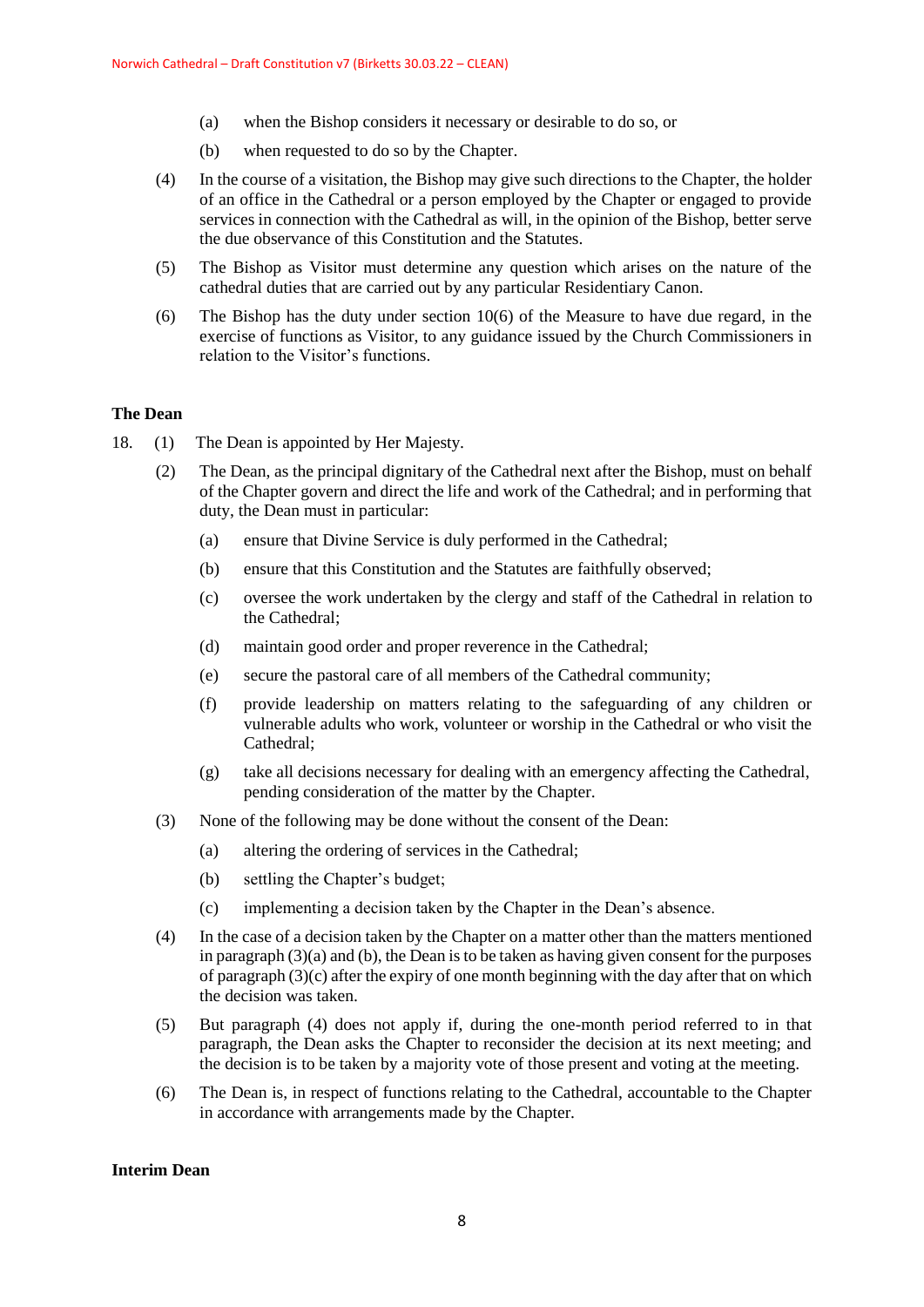19. If the office of Dean is vacant or the Dean is unable to carry out functions because of illness or absence or for any other reason, the Bishop must appoint a person to carry out the functions concerned during the period concerned in accordance with section 13 of the Measure, after consultation with the Chapter.

### **Residentiary Canons**

- 20. (1) The number of Residentiary Canons shall not exceed five at any one time.
	- (2) The Bishop must, with the approval of the Dean, appoint each Residentiary Canon who is not appointed by the Crown.
	- (3) At least two full-time equivalent Residentiary Canons must be engaged exclusively on cathedral duties.
	- (4) A Residentiary Canon shall vacate his/her canonry automatically and without the execution of any instrument of resignation in accordance with the Ecclesiastical Offices (Age Limit) Measure 1975.
	- (5) Her Majesty, acting upon a request by the Chapter made for financial or other reasons after consultation with the Bishop, may suspend and refrain from filling a Residentiary Canonry which has fallen vacant and to which Her Majesty appoints. The Chapter may at any time after consultation with the Bishop, and shall at the request of Her Majesty, consider the revival of a Residentiary Canonry so suspended, and Her Majesty, acting upon a request by the Chapter made after such consultation, may revive and appoint to the residentiary canonry.
	- (6) The Bishop, acting upon a request by the Chapter made for financial or other reasons, may suspend and refrain from filling a Residentiary Canonry which has fallen vacant and to which the Bishop appoints. The Chapter may at any time, and shall at the request of the Bishop, consider the revival of a Residentiary Canonry so suspended, and the Bishop, acting upon a request by the Chapter, may revive and appoint to the Residentiary Canonry.

# **Lay Canons**

- 21. (1) The Bishop may appoint, on such terms as he or she thinks fit, up to 12 Lay Canons, who shall be members of the College of Canons in accordance with Article 32.
	- (2) Each Lay Canon so appointed shall be a communicant lay person resident in the Diocese who gives, or has given, distinguished service to the Diocese. A Lay Canon shall seek to contribute to the corporate life of the Cathedral and to promote its mission and service in the Diocese.
	- (3) It shall be customary for each non-executive Chapter member appointed by the Chapter under Article 5(3) to be appointed a Lay Canon by the Bishop under paragraph (1), but the Bishop shall retain absolute discretion in this respect.
	- (4) The Diocesan Secretary shall be a Lay Canon ex officio but shall not be entitled to be appointed a member of Chapter under Article 5(3).
	- (5) A Lay Canon who is also a member of Chapter appointed under Article 5(3) shall automatically cease to be a Lay Canon upon ceasing to be a member of Chapter.
	- (6) A Lay Canon who is not a member of Chapter shall cease to be a Lay Canon upon expiry of their term of appointment as a Lay Canon, or ceasing to be resident in the Diocese, whichever occurs first.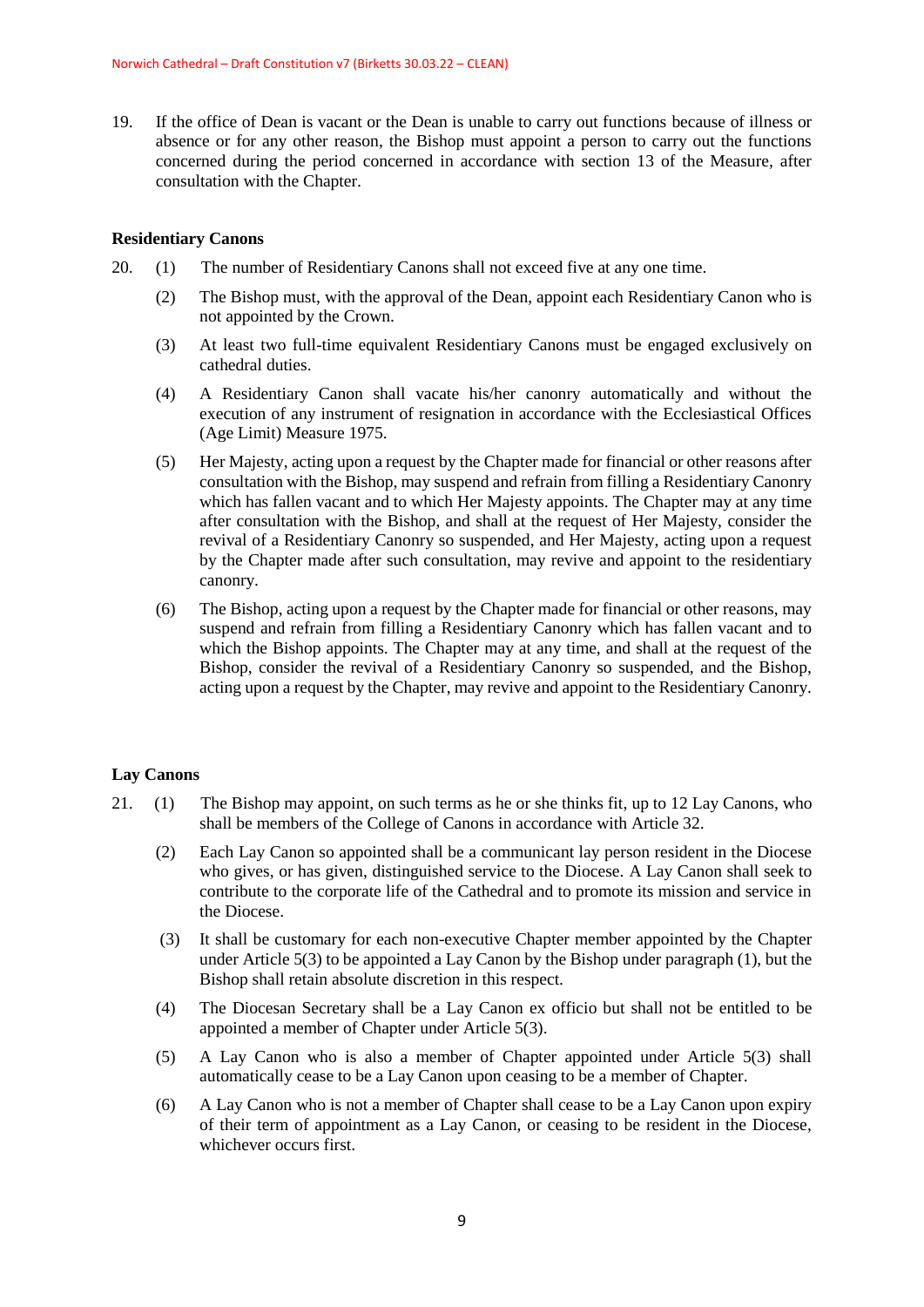### *Senior management and other appointments*

# **Chief officer(s)**

- 22. (1) The Chapter must appoint persons to undertake administration in the Cathedral through carrying out the role of a chief operating officer and the role of a chief finance officer. The Chapter Steward shall be the chief operating officer and, where both roles are appointed on a part-time basis, may also be the chief finance officer in accordance with paragraph (2).
	- (2) The Chapter is entitled to appoint the same person to carry out each of those roles, if each one is to be carried out on a part-time basis.

### **Architect or surveyor**

- 23. (1) The Chapter must appoint an architect or surveyor of the fabric of the Cathedral.
	- (2) A person may not be appointed under paragraph (1) unless that person has whatever qualifications and expertise in matters relating to the conservation of historic buildings and other matters the Chapter considers appropriate.
	- (3) Before determining the qualifications and expertise required for the purposes of paragraph (2), the Chapter must consult:
		- (a) the Cathedrals Fabric Commission for England, and
		- (b) whichever other persons or bodies the Chapter considers appropriate.

### **Auditor**

24. The Chapter must appoint an auditor for the Chapter for each financial year and decide the level of remuneration for the auditor so appointed.

### **Master of Music**

25. The Chapter must appoint a person to supervise music in the Cathedral, who shall be called the "Master of the Music".

### *Committees*

### **Nominations Committee**

- 26. (1) There is to be a committee known as "the Nominations Committee".
	- (2) The Chapter must appoint the members and chair of the Nominations Committee.
	- (3) The composition, functions and proceedings of the Nominations Committee are set out in the Statutes (except in so far as provision is made for those matters in section 15 of the Measure).
	- (4) The terms of reference provided by the Chapter for the Nominations Committee may set out the matters relating to composition, functions and proceedings which are set out in the Statutes as well as any supplementary matters in accordance with the Measure.

# **Finance Committee**

27. (1) There is to be a committee known as "the Finance Committee".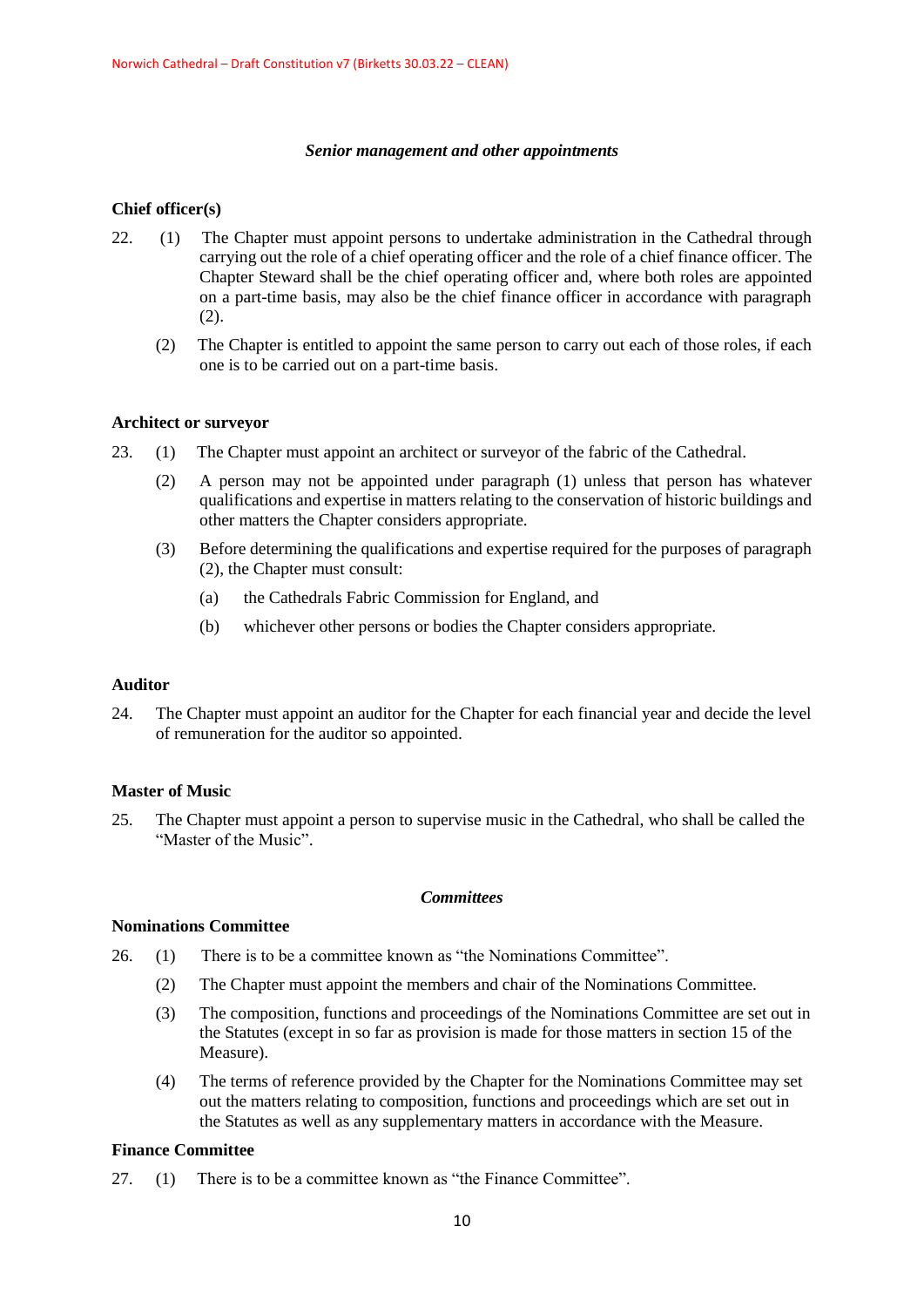- (2) The Chapter must appoint the members of the Finance Committee. The Chair of the committee must be a non-executive member of the Chapter who has recent and relevant financial experience.
- (3) The terms of reference provided by the Chapter for the Finance Committee may set out the matters relating to composition, functions and proceedings which are set out in the Statutes as well as any supplementary matters in accordance with the Measure.

# **Audit and Risk Committee**

- 28. (1) There is to be a committee known as "the Audit and Risk Committee".
	- (2) The Chapter must appoint the members of the Audit and Risk Committee.
	- (3) The terms of reference provided by the Chapter for the Audit and Risk Committee may set out the matters relating to composition, functions and proceedings which are set out in the Statutes as well as any supplementary matters in accordance with the Measure.

### **Property Committee**

- 29. (1) The Chapter shall establish a Property Committee pursuant to section 17 of the Measure, which may include persons who are not members of the Chapter.
	- (2) The Chapter may provide terms of reference for the Property Committee setting out matters relating to the composition, functions and proceedings of the Property Committee in accordance with the Statutes.

### **Other committees**

- 30. (1) The Chapter may from time to time establish committees or sub-committees of the Chapter.
	- (2) Any committee or sub-committee so established may include persons who are not members of the Chapter.
	- (3) The composition, chairing and proceedings of any such committees or sub-committees are set out in the Statutes.
	- (4) The terms of reference provided by the Chapter for each committee and sub-committee set up pursuant to section 17 of the Measure may set out the matters relating to composition, functions and proceedings which are set out in the Statutes as well as any supplementary matters in accordance with the Measure.

### *Community roll*

### **Community Roll**

- 31. (1) The Chapter must form and maintain a roll (referred to in this Constitution as the "worshipping community roll") which contains the name of each person:
	- (a) who is baptised,
	- (b) who is aged 16 or over,
	- (c) who has made one of the following two declarations, and
	- (d) whose application for enrolment for the purposes of section 6(1) of the Measure has been granted.
	- (2) The first declaration is that the person:
		- (a) is a member of the Church of England or of a Church in communion with it, and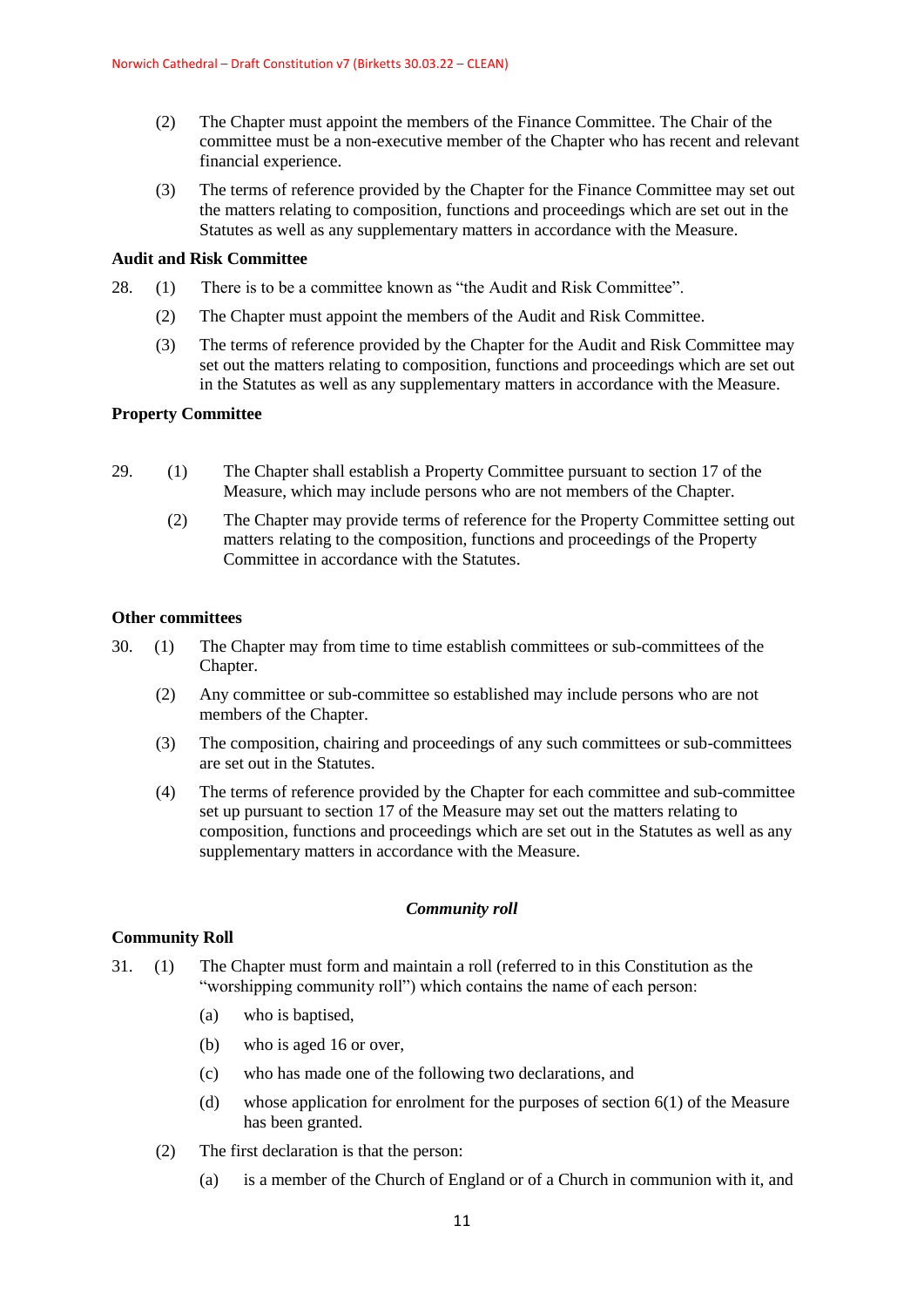- (b) has habitually attended public worship at the Cathedral during the preceding six months.
- (3) The second declaration is that the person:
	- (a) is a member in good standing of a Church which is not in communion with the Church of England but subscribes to the doctrine of the Holy Trinity,
	- (b) is also a member of the Church of England, and
	- (c) has habitually attended public worship at the Cathedral during the preceding six months.
- (4) The Chapter may form and maintain a roll (referred to in this Constitution as the "nonworshipping community roll") which contains the name of each person—
	- (a) who is not eligible for inclusion on the worshipping community roll, but
	- (b) who is a member of the cathedral community, and
	- (c) whose application for enrolment for the purposes of section 6(4) of the Measure has been granted.

### *The College of Canons*

# **Establishment**

- 32. (1) There continues to be a body called the College of Canons.
	- (2) The College of Canons is independent of the Chapter and neither the College nor its members (in their capacity as such) form part of the body corporate of the Cathedral.
	- (3) The members of the College of Canons are:
		- (a) the Dean;
		- (b) every suffragan bishop of the Diocese;
		- (c) every canon of the Cathedral; and
		- (d) every archdeacon of the Diocese.
	- (4) In paragraph  $(3)(c)$ , "canon" includes a lay canon and a non-residentiary canon but not a minor canon; and "non-residentiary canon" includes a prebendary who is not a residentiary canon.
	- (5) The College of Canons has the functions conferred by the Appointment of Bishops Act 1533 on the body referred to in that Act as the Dean and Chapter of the Cathedral.
	- (6) The College of Canons shall meet on at least one occasion in each calendar year and has the following functions:
		- (a) To receive and consider the annual report and audited accounts of the Cathedral.
		- (b) To discuss such matters concerning the Cathedral as may be raised by any of its members.
		- (c) To support the ministry and mission of the Cathedral acting as critical friends to Chapter and ambassadors for the Cathedral in the diocese.
	- (7) In the event of a vacancy in the See, the College of Canons shall be summoned by the Dean to meet and on receiving from Her Majesty a licence under the Great Seal with a letter missive as provided by the Appointment of Bishops Act 1533 shall proceed to the election of a Bishop in the manner laid down by that Act.